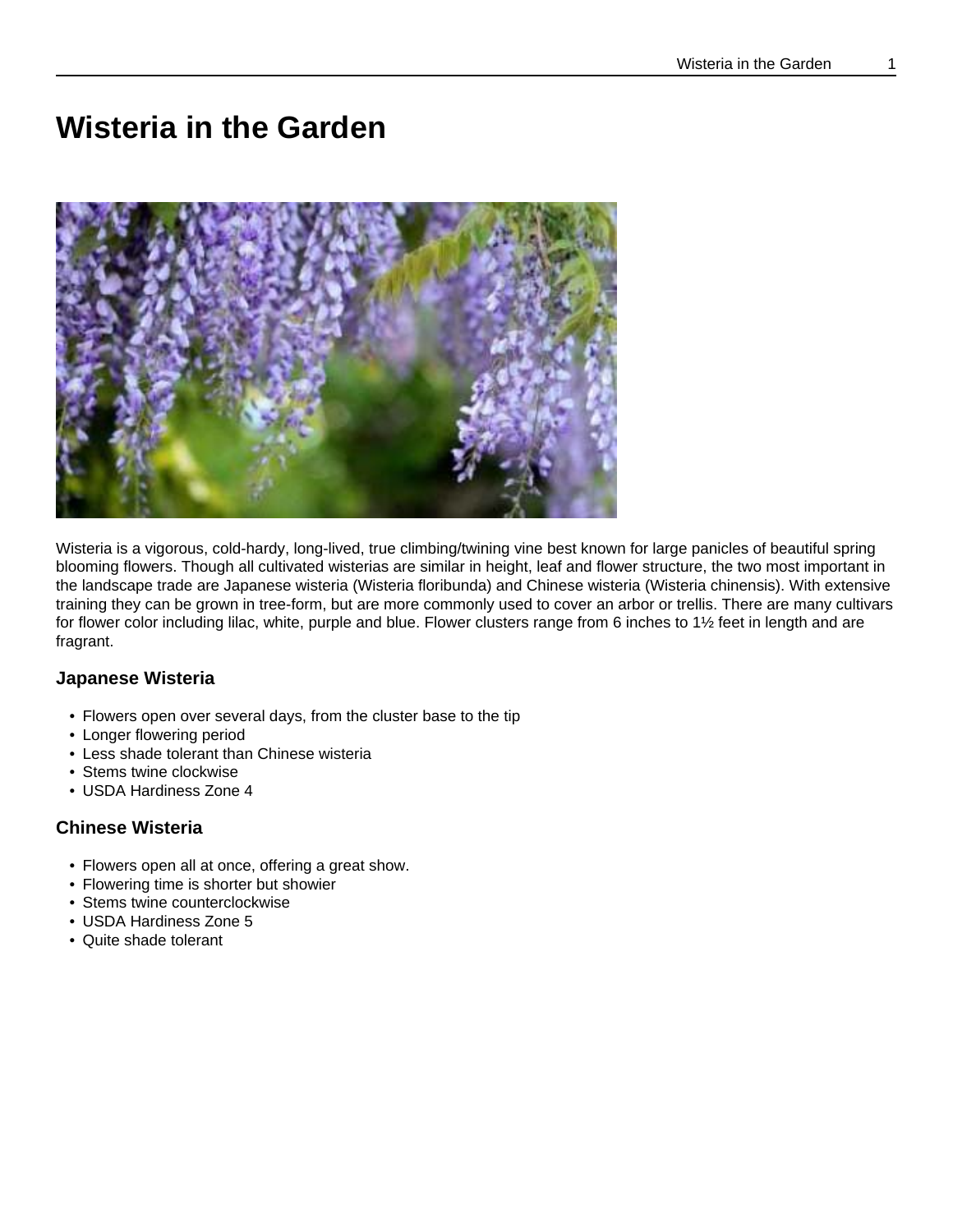

Chinese Wisteria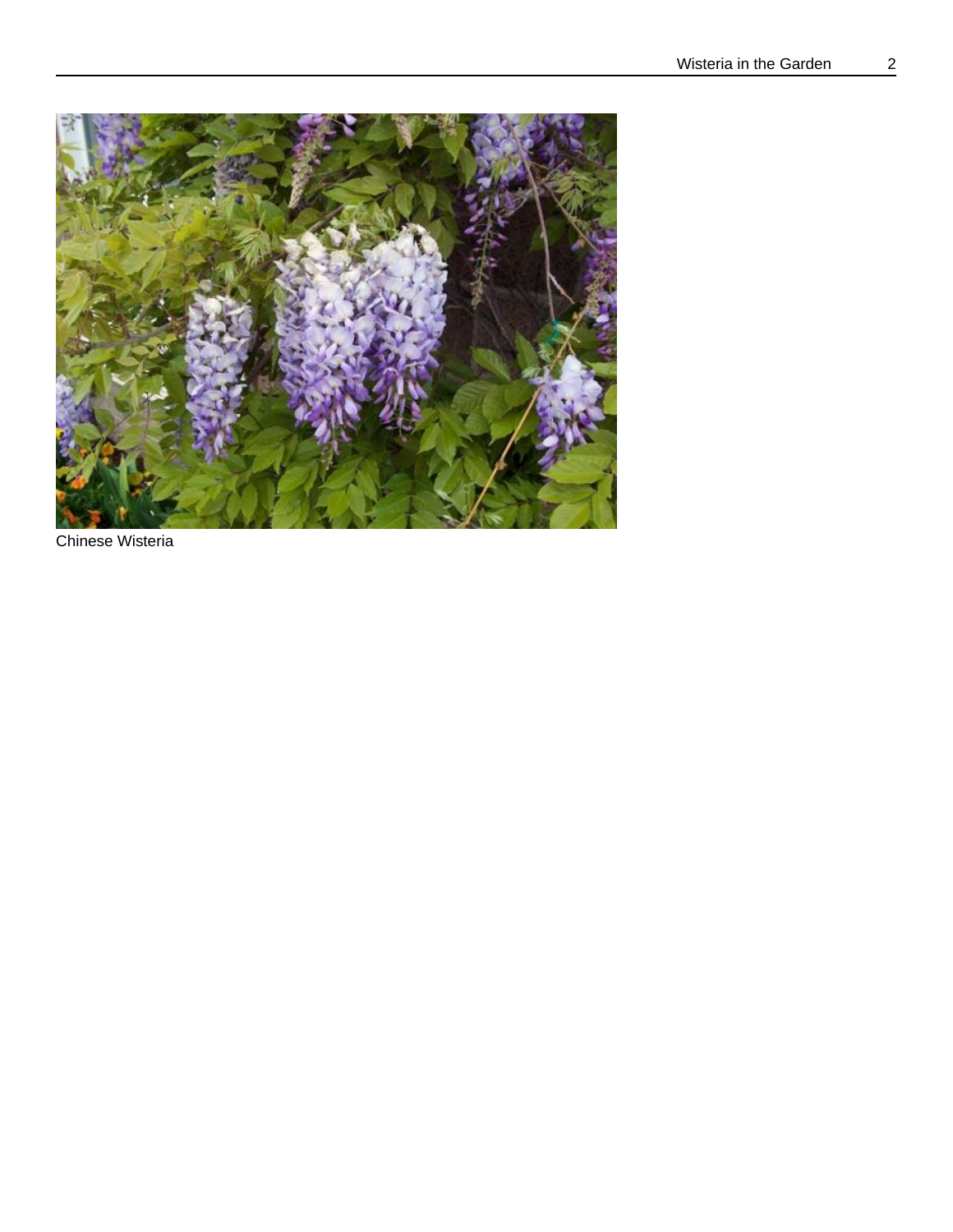

Japanese Wisteria

### **Cultural Requirements**

| Location | Plant where they are protected from the wind |
|----------|----------------------------------------------|
|----------|----------------------------------------------|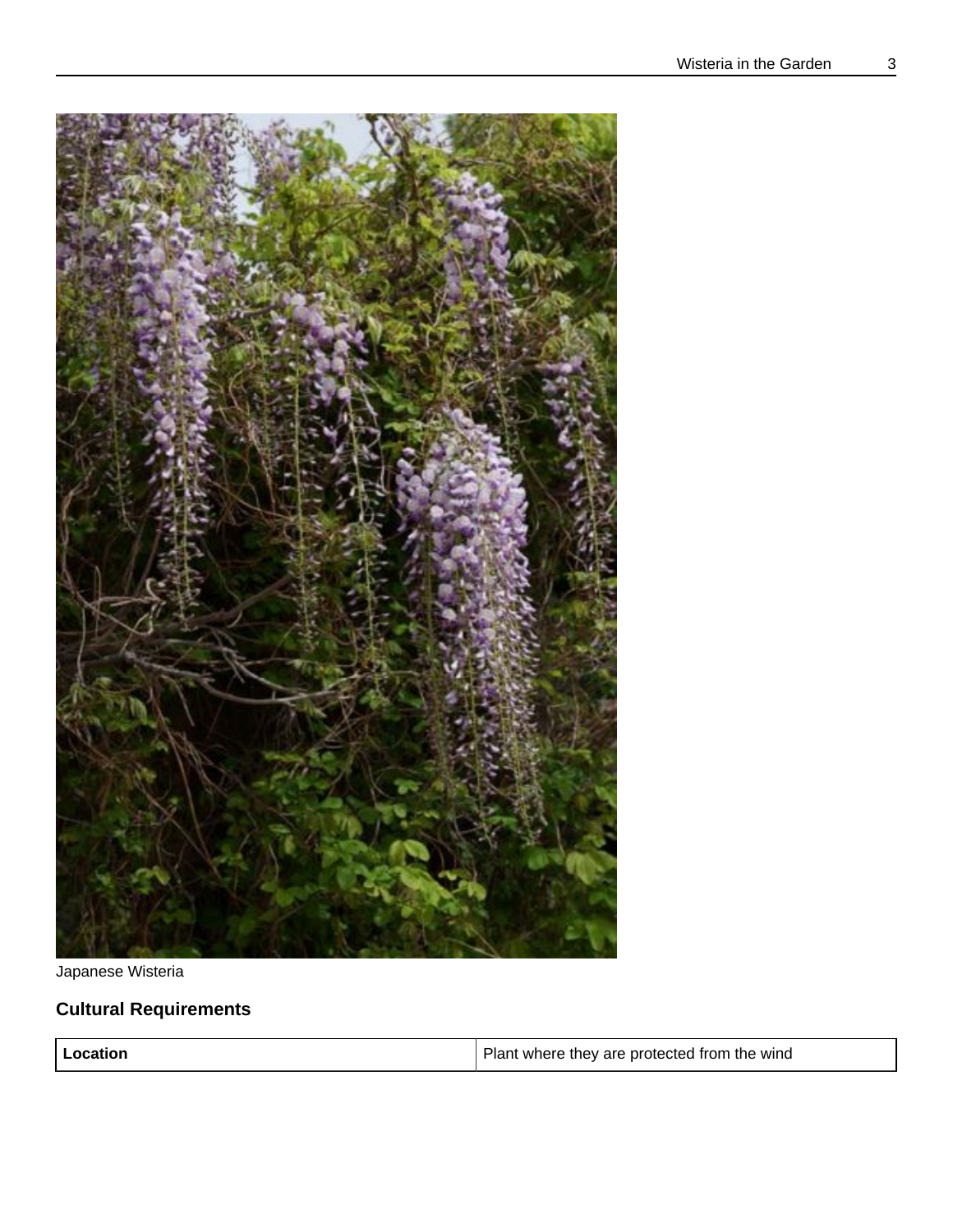| <b>Sun Coverage</b>  | Prefer full sun. Established vines grow and flower in partial<br>shade. Chinese wisteria is more tolerant of shade.                                                                                                                                                                                                                                                     |
|----------------------|-------------------------------------------------------------------------------------------------------------------------------------------------------------------------------------------------------------------------------------------------------------------------------------------------------------------------------------------------------------------------|
| Soil                 | Tolerates a wide range of soil conditions. Susceptible to<br>iron chlorosis at high soil pH.                                                                                                                                                                                                                                                                            |
| Water                | Keep soil moist especially when in bloom and when<br>flower buds are forming in August/September. Moderately<br>drought tolerant, but requires periodic deep watering<br>during the summer and fall months.                                                                                                                                                             |
| <b>Fertilization</b> | Wisteria have nitrogen-fixing capabilities and do not<br>usually need additional nitrogen. Adding phosphorous may<br>help encourage blooming if soil is deficient, but most Utah<br>soils contain adequate phosphorous for wisteria.                                                                                                                                    |
| <b>Flowering</b>     | Wisteria planted from seed take up to 15 years to start<br>flowering. Commercially available plants are grafted with<br>known cultivars, and are the most reliable bloomers.                                                                                                                                                                                            |
| <b>Disease</b>       | Not normally prone to significant pests or diseases.<br>Excessive watering may cause root rot. Iron chlorosis<br>caused by high soil pH or root diseases causes leaf<br>yellowing, usually with bright green veins. Refer to the<br>USU publication below for assistance in controlling<br>chlorosis: Control of Iron Chlorosis in Ornamental and<br><b>Crop Plants</b> |
| <b>Concerns</b>      | Capable of destroying all but the strongest wooden or<br>metal structures due to extensive weight and twining<br>vines.                                                                                                                                                                                                                                                 |

### **Pruning/Training**

Wisteria need sturdy support such as an arbor, pergola or strong fence. They destroy lattice work and other types of prefabricated trellises, so keep them under control. Opt for structures using 6x6 or larger wood posts, or steel beam construction. Do not let them get under house siding or inside down spouts/rain gutters.

New plants and shoots need training to get them growing in the right direction. Pruning plants for their first 3-5 years is to develop their permanent structure. Wisteria produce flowers on wood that was produced the previous growing season (or 1- year-old wood). It will be thinner, lighter in color, and more flexible than older wood. Care must be taken to not remove all the flowering wood when pruning.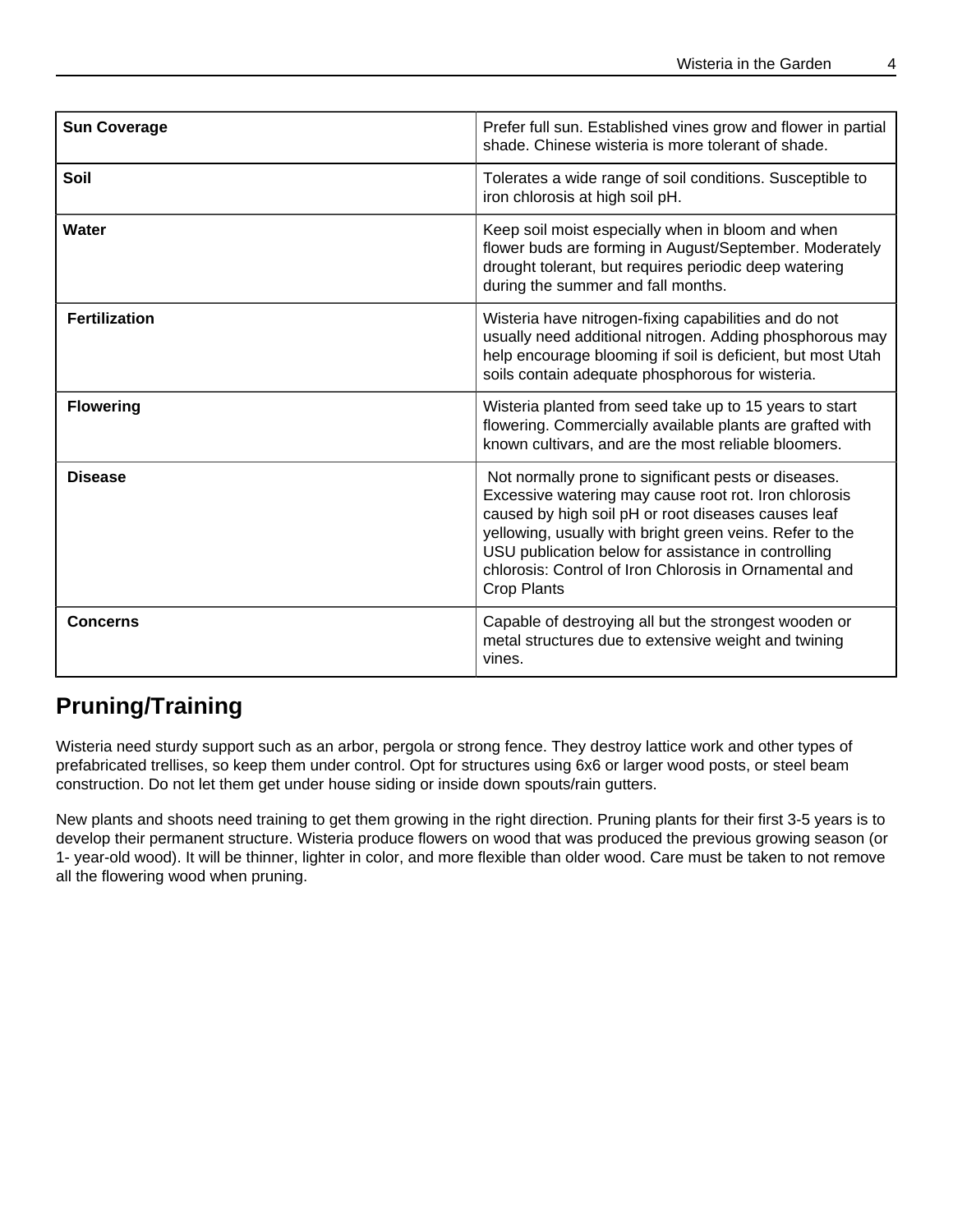

Example of a well-built structure suitable for long-term growth of wisteria.

Prune the vines twice each year; once before plants leaf out in the spring, and again just after flowering. Pruning and training help control vigor and promote flowering. Before they leaf out prune away any dead, diseased or damaged branches and shoots growing into the wrong area, and to keep the plant Japanese Wisteria within its allotted space. Trim each shoot of flowering wood (last year's growth) to 6-12 inches. Avoid cutting into 2-year-old wood, as this stimulates excessive vegetative growth that interferes with flowering. After they have finished flowering, remove about half of each new long vine. Repeat this process each year to have large showy panicles of flowers.

Growth of wisteria can be rampant, and they may overwhelm surrounding plants and structures if left unchecked. Minor pruning can be done at any time to keep wisteria within their allotted space. Sucker sprouts may form at the base and should be removed as soon as possible. Occasional heavy pruning may be necessary to open up plants on a trellis or pergola, and clean out older wood.

## **Related Species**

Wisteria new to the nursery trade include two North American species; American wisteria (Wisteria frutescens) and Kentucky wisteria (Wisteria macrostachya). American wisteria is hardy to Zone 5 with 'Amethyst Falls' being the most common cultivar available. Kentucky wisteria is rated to Zone 3, with 'Blue Moon' being the most common cultivar available. These are gradually becoming more popular, and are probably better behaved than the Asian species. They are not widely cultivated in Utah and are available through internet sources.

### **References**

- Cathey, Henry Marc. (2004).American Horticultural Society A to Z Encyclopedia of Garden Plants. DK Publishing, Inc.
- Editors of Sunset Magazine The New Western Garden Book: The Ultimate Gardening Guide. 9th Ed. (2012). Sunset Publishing Company
- Swezey, Lauren Bonar. "Choosing a Wisteria." Sunset. N.p., n.d. Web. 25 May 2015. [http://www.sunset.com/](http://www.sunset.com/garden/flowersplants/choosing-wisteria) [garden/flowersplants/choosing-wisteria](http://www.sunset.com/garden/flowersplants/choosing-wisteria)
- "Wisteria sinensis Plant Finder." Wisteria sinensis. N.p., n.d. Web. 25 May 2015. [http://](http://www.missouribotanicalgarden.org/PlantFinde%20r/PlantFinderDetails.aspx?kempercode=c269) [www.missouribotanicalgarden.org/PlantFinde r/PlantFinderDetails.aspx?kempercode=c269](http://www.missouribotanicalgarden.org/PlantFinde%20r/PlantFinderDetails.aspx?kempercode=c269)